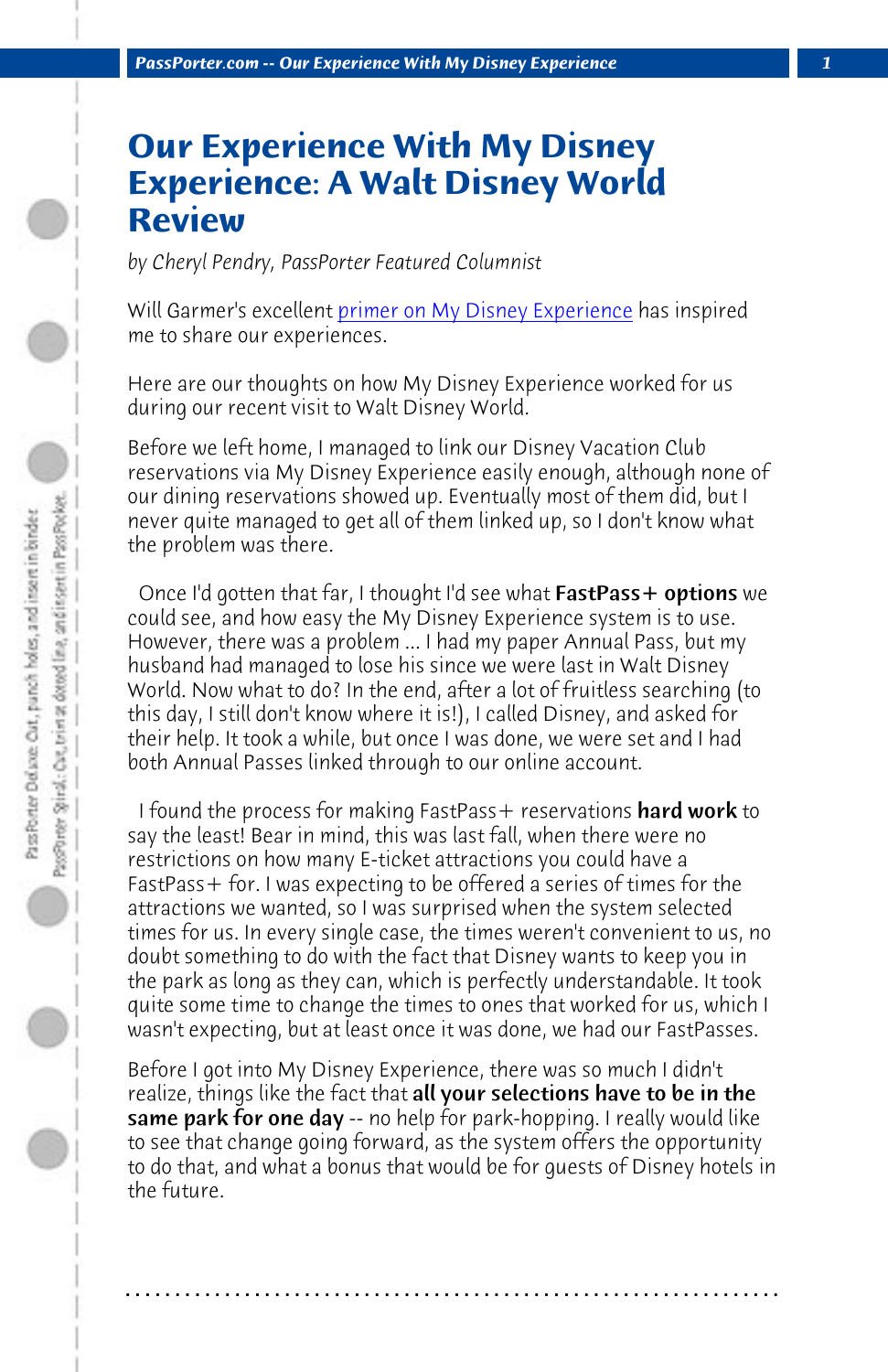All set, we headed across the pond, and checked in for our first night at the Villas at the Grand Floridian. Now here was where we were surprised. I'd only personalized Magic Bands for our stay at the Beach Club Villas, which started the following night, so I assumed that's the only place we'd get them. Imagine the look on my face when I was presented with two grey, completely unpersonalized Magic Bands. Ok ... not what I was expecting. I actually felt a bit cheated by this. I'd much rather have known that we'd get a set of Magic Bands per each resort stay, and been given the option to personalize all of them. If I'm being really honest, if we're on a split stay, which we often do, I'd actually prefer that I had one set of Magic Bands for the whole stay, a lot less confusing.

 We were given the spiel about how good the MagicBands were, and how they won't fall off, which was great. It sounds as if they'd thoroughly road tested them, although sadly that didn't prove to be the case. We both managed to lose our MagicBands the following morning, when they fell off, but fortunately we found them soon afterwards. However, this isn't what we'd expected. We mentioned this to a Cast Member, and were immediately given decorative sliders to hold the Magic Bands closed, which did the trick.

 We encountered another problem on our first night with the Magic Bands. We went to pay for our dinner at Gasparilla's Grill, and were asked for our PIN number. Logical of course, as it helps to ensure that if your Magic Bands are lost and fall into someone else's hands, no-one else can use them, but sadly the cast member who'd checked us in had forgotten to discuss the PIN with us, so they were useless for purchases. Thank goodness we had a back-up Key to the World card to use instead. After that, we had no issues with paying using our Magic Bands.

 We had no problems with the Magic Bands in terms of park admission, or using them for our FastPass+ experiences, but we did have a **general problem with FastPasses**. I'm a planner, don't get me wrong, and I liked the idea of selecting times in advance, but somehow they just never worked out for us. On most days, we'd only use one or two of them, because things happened and the other times no longer worked for us. I thought that was a huge shame, and I felt bad about it. At least in the old days, when you selected your FastPass, then used it fairly shortly afterwards, that didn't happen. I wonder how many FastPass+ each day are going to waste?

Something we did struggle with was changing our FastPass times. Let's just say that our American cell phone isn't the greatest, and it takes a long time to get online. If you have a phone that operates a lot

**. . . . . . . . . . . . . . . . . . . . . . . . . . . . . . . . . . . . . . . . . . . . . . . . . . . . . . . . . . . . . . . . . .**